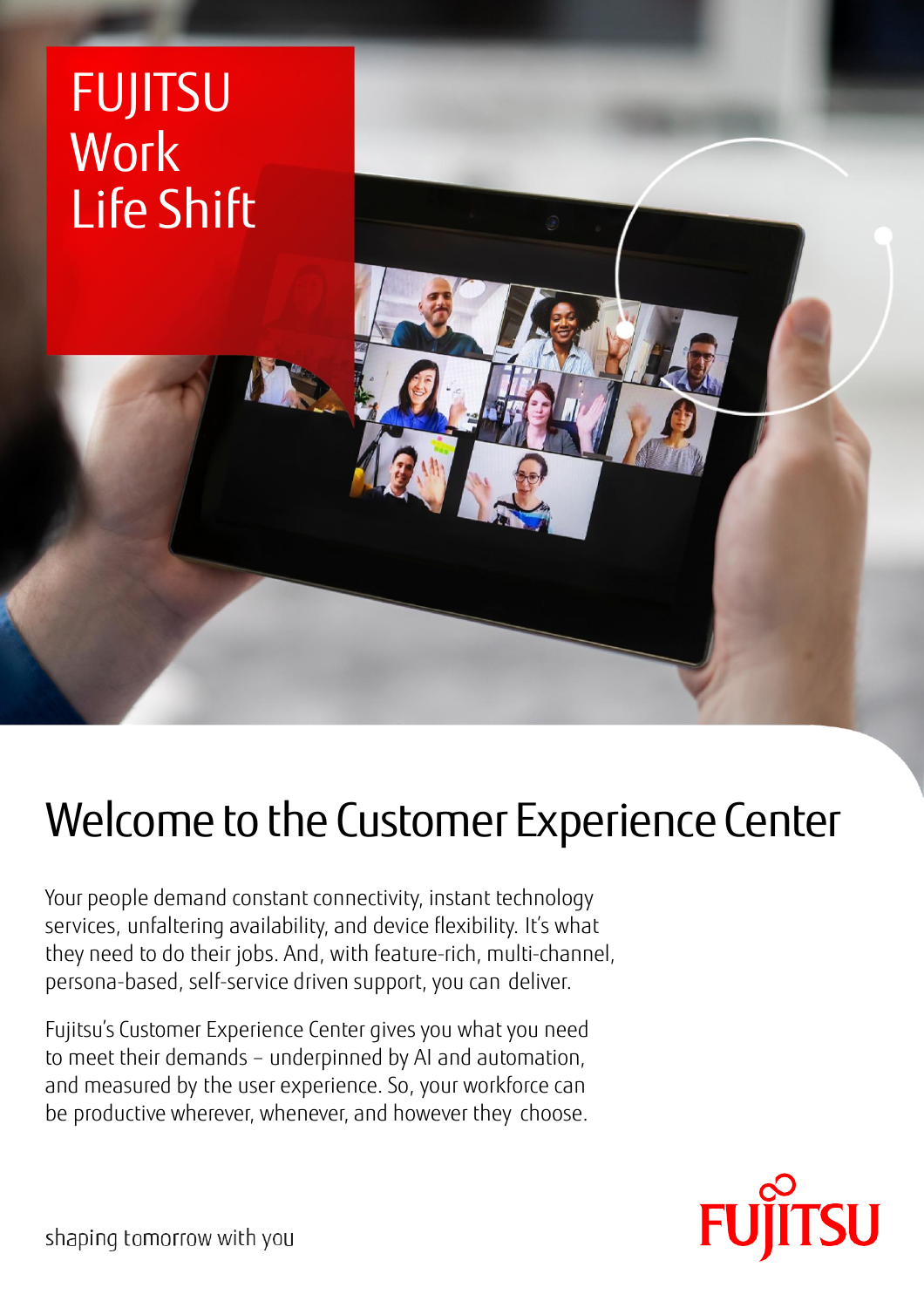

## Your service expectation for your organization's new environment

The world of work is going through unpredictable change; to survive and prosper, your organization has to pursue adaptability. At the same time, our environment and society are facing unprecedented challenges; we all have to reimagine how we live and work.

### We call this FUJITSU Work Life Shift

The companies that do the best during the FUJITSU Work Life Shift will be those that are agile, lean, and ever-improving. So, while you compete on a global scale, you're likely concentrating on your core activities. However, this drives an increased focus on cost reduction, which has led, in turn, to a change in outsourcing strategies for things like IT support.

You're looking for a partner that can not only reduce costs but add value.

### How the Customer Experience Center meets that expectation

Get the support you need, whenever and wherever you need it. The Fujitsu Customer Experience Center is an intelligent support service experience that enables you and your workforce to be more productive and efficient.

With a seamless and simple support experience, you can push the boundaries of support beyond IT to generate tangible business value. This end-to-end approach to IT service provides a valuable opportunity to drive productivity and overall employee experience.

As a central point of contact, it creates a control mechanism for end-to-end service integration. With optimization provided by Lean Continuous Service Improvement, and with standards ensured, the Customer Experience Center is a truly consistent, value-adding global service, delivered using:

- Intelligent Assist: Multi-lingual Service Desk, using five Global Delivery Centers around the world, supporting over 40 languages.
- Intelligent Assist Online: Portal, Catalogue, and Knowledge Services using Fujitsu TfSNow, powered by ServiceNow.
- Intelligent Virtual Assist: Virtual agent (bots), Translation, Content and Knowledge Services using Virtual Agent, and Fujitsu knowledge management services. Dynamic Interactive Virtual Assistance (DIVA) using AR Video Conferencing.
- Intelligent Access: Password and Access Management and Voice Biometrics using Fast Password Reset tool.
- Intelligent User Experience: Actionable user insight using tools such as Happy Signals and Fujitsu User Experience expert.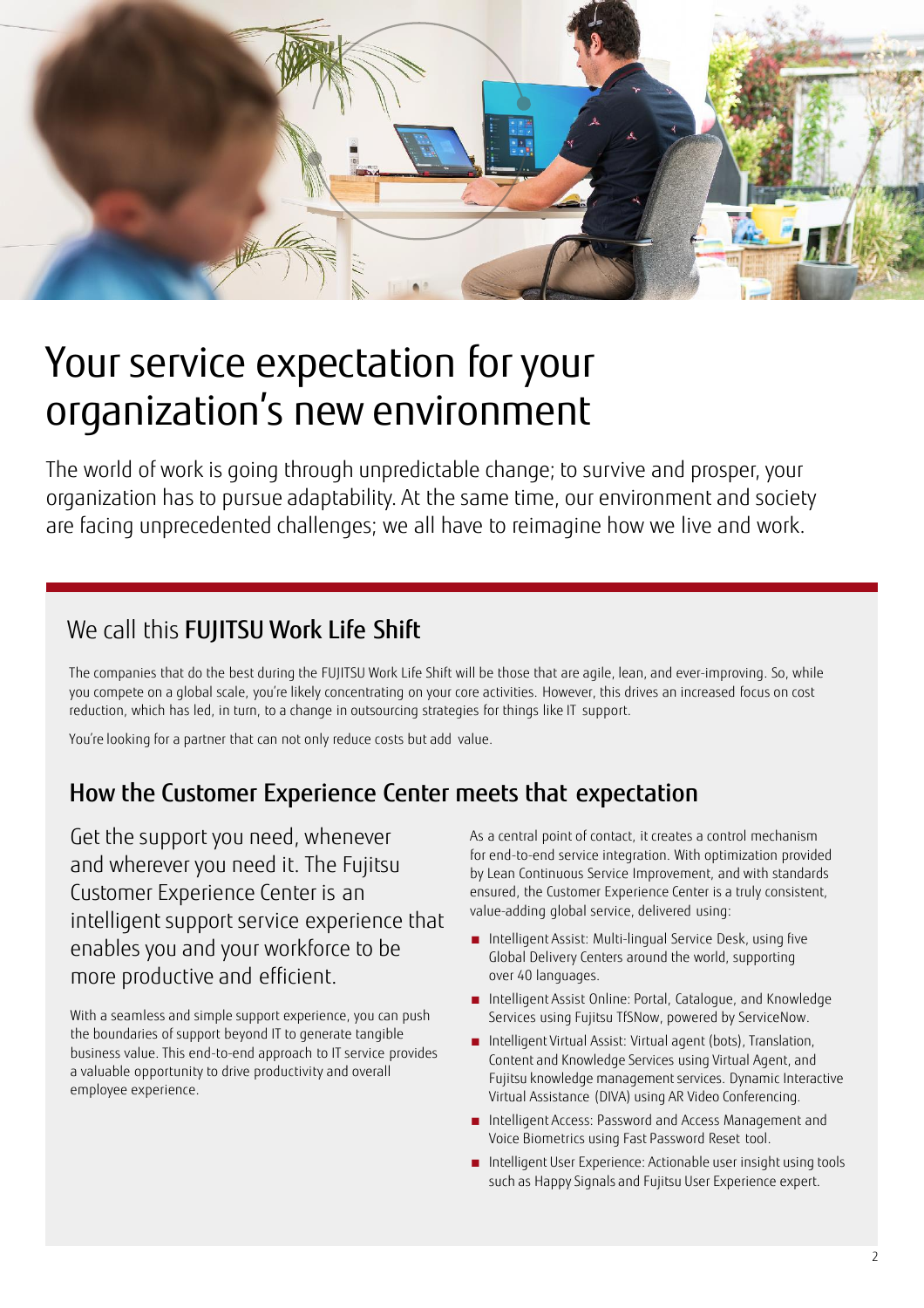## Our value-based approach explained



The Fujitsu Customer Experience Center delivers value to your organization by combining constant availability, flexibility, and tailored services – delivered consistently on a global scale. The service delivers value with:

- Always-on support: Supporting you anytime, anywhere with an IP address on any device.
- Reduced complexity: Simplifying the end-to-end support experience by providing a consistent user interface and experience.
- Automation and prioritization: Understanding business-critical tasks and prioritizing service in line what really matters to your organization.
- Intuitive insight: Understanding where your people are, what devices they're using, what skill levels they have, and many other contextual features.
- Personalization: Using insight to deliver a support experience that is tailored to your people's preferences, role requirements, and business criticality.
- Experience-driven service design: Providing a great user experience that drives productivity and internal advocacy.

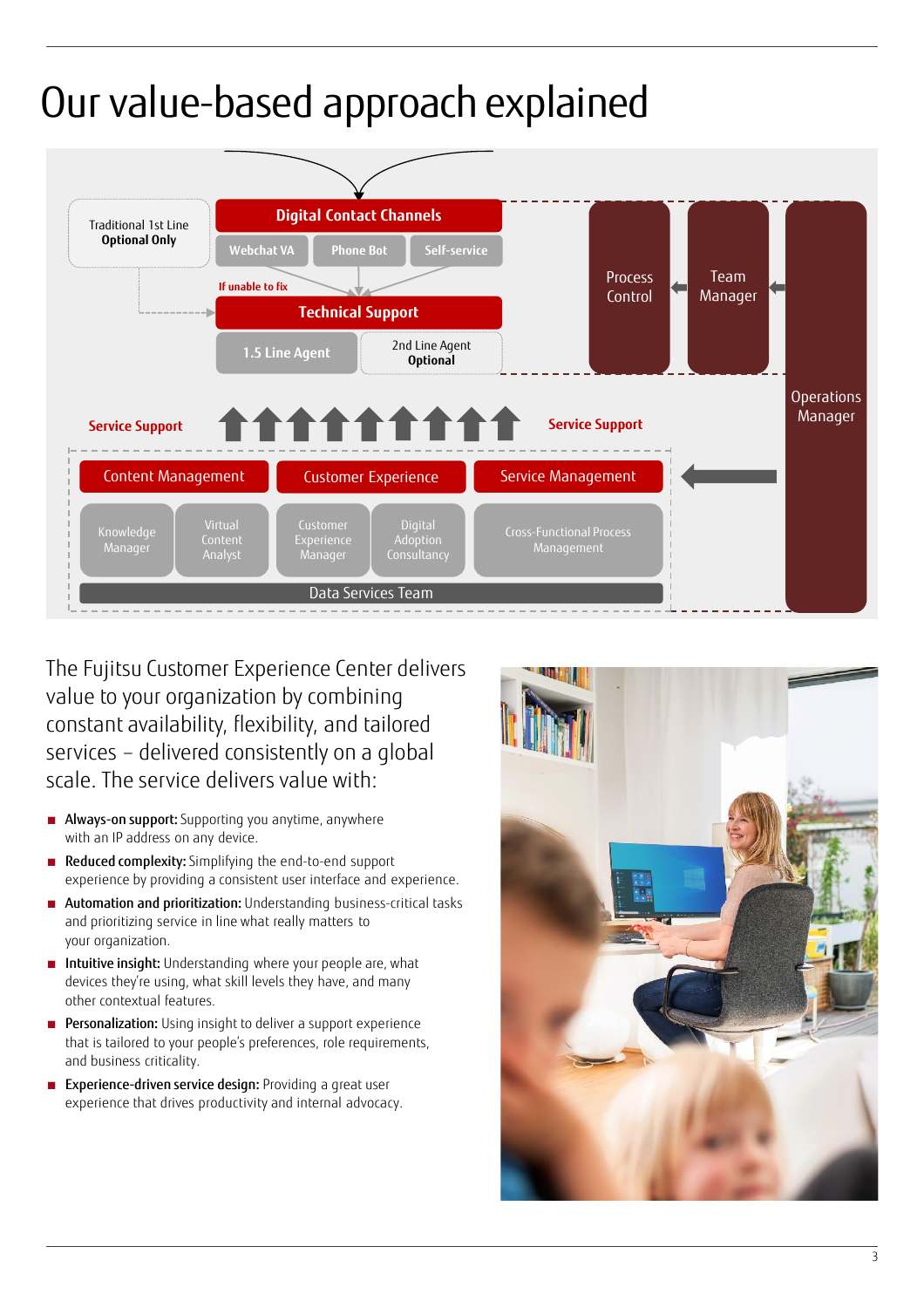

### Your organization's benefits

Whenever or wherever you need our engineering capabilities, they'll be there. We proactively search for new or existing issues affecting your organization's systems that could impact your employees, then act rapidly to rectify issues. All with the goal of doing everything we can to mitigate or minimize downtime for your organization.

The benefits are clear; you can expect to see a 20% reduction in support calls when proactive maintenance services are in place. And there's more when you tailor the service you receive. Depending on your choice of additional modules, you can expect:

- Increased time for colleagues to do their core role.
- Improved workforce productivity and engagement.
- Greater agility to upscale services.
- Seamless end-to-end service.
- Increased resilience and adaptability.
- A more proactive and less reactive process.
- Promote self-service via multiple channels.
- Increased first-time fix.
- Improved knowledge management for users, reducing silos of knowledge.
- Personalized support.
- Automating and prioritizing.
- Automatic ticket creation and workflow.
- Reduced costs while maintaining quality of service.

| Service desk delivery models |                                                                                                                                                                                               |
|------------------------------|-----------------------------------------------------------------------------------------------------------------------------------------------------------------------------------------------|
| <b>Dedicated</b>             | Resources are fully dedicated to a particular customer                                                                                                                                        |
| Shared                       | Resources are shared between multiple customers                                                                                                                                               |
| Hybrid                       | Some of the resources are dedicated to one customer, but others are shared (e.g. shared model<br>during out of business hours to support customers 24x7, resulting in service cost reduction) |

#### Remote monitoring

Remote tools prevent selected IT issues from occuring.

#### Fix it yourself

Solutions and FAQs delivered to end customers through variety of tools, such as Self Service Portals and Virtual Agent

#### Fix it for you

Service desk agents are available to support customer issues via different channels, including phone, chat, email.